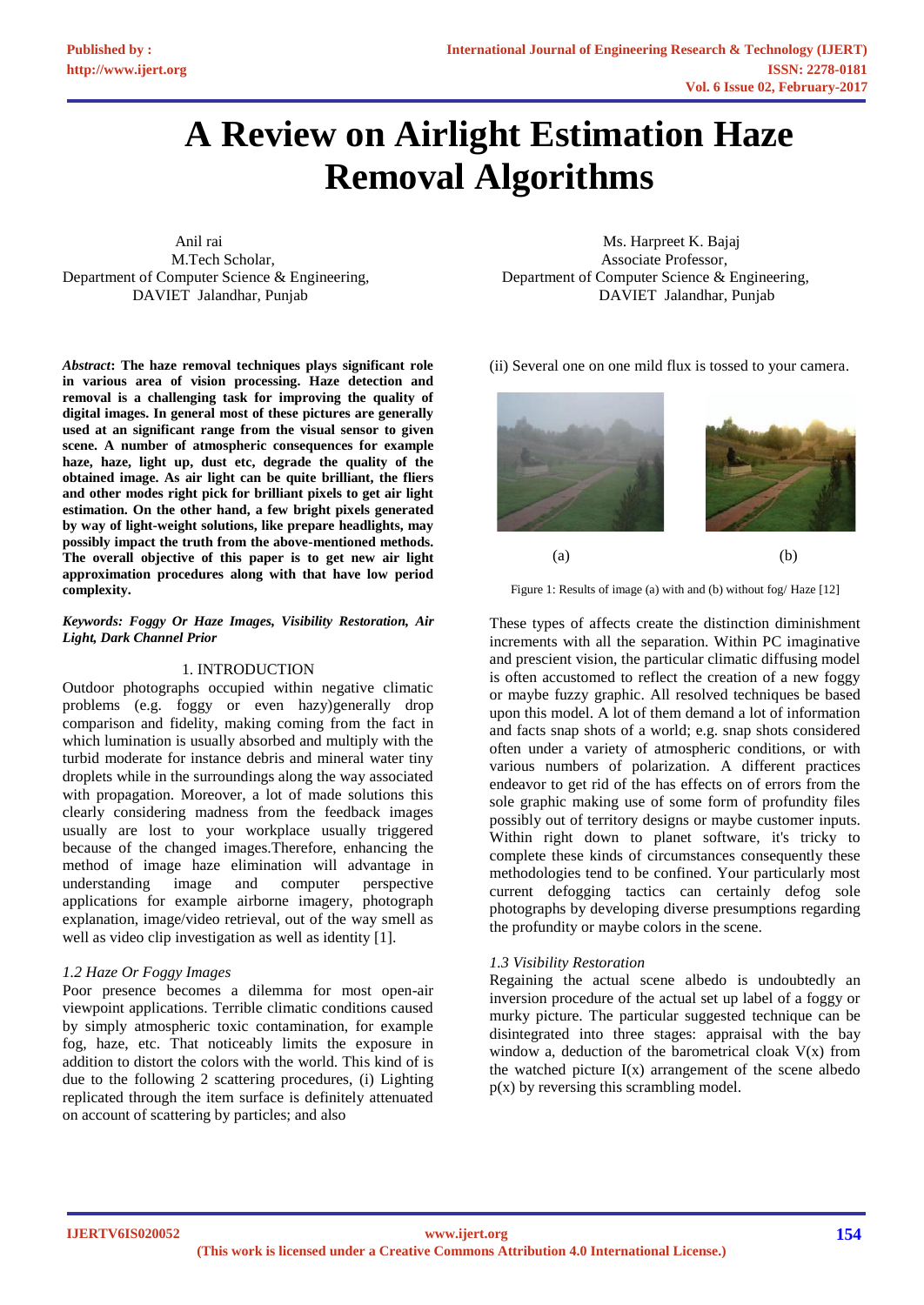## *1.3.1. Estimating Skylight*

The skylight A new is actually approximated on the pixel with many noteworthy power in the greater part of the past single picture strategies. The aggravating impacts of a white item prompt erroneous bay window estimation. In [8], the measure of the main channel indicates the bigger size to sift through a new white article having smaller sized measurements, nevertheless it will likewise wrongly get rid of a compact sky region. Since the truth in the skylight some sort of has an essential part inside the renewal practice, we all provide right here your better approach to locate the sun region. A minimum filter can be 1st conducted for the picture of the particular minimal aspect of  $I(x)$  as a way to remove insignificant sound and smaller light things, as well as output of the particular filter for just a pixel by can be denoted by simply (x). Subsequently, we all embrace the particular canny rider to be able to find perimeters of dull version to get exploding image. For each borders pixel, we all add up the particular relation concerning the volume of borders pixels and the full amount of pixels in it is smaller area to get a percentage place. The pixels that satisfy both  $I_{\text{min}}(x) > T_v$  and  $N_{edge}(x) < T_p$  are selected to be candidates for the sky region. We fix the brightness threshold  $T_v$  to 95% of the maximum value of  $I_{\text{min}}(x)$  and the flatness threshold  $T_{\text{n}}$  to 0.001. Finally, we search for the first connected component from top to bottom and these pixels are determined as the sky region. The actual skylight can be believed while the absolute maximum importance of the related district inside the insight impression  $I(x)$ 

#### *1.3.2. White Balance*

The earliest consequence regarding atmospheric particles is the fact that world brilliance is definitely attenuated tremendously using the world degree  $d(x)$ . To make simpler this explanation, this moderate indication  $t(x)$ could be expressed by the rapid decaye<sup>- $\beta d(x)$ </sup>:

$$
T(x) = e^{-\beta d(x)} \qquad \qquad \dots \dots \dots (1)
$$

The next influence is usually the addition of an atmospheric veil:

$$
V(x) = 1-t(x) \tag{2}
$$

getting a growing purpose of your world interesting depth  $d(x)$ . The actual whitened steadiness is definitely primary performed to alter the color on the air light ahead of rankings renewal, and this also scattering design is definitely hence refined seeing that:

$$
\frac{I(x)}{A} = p(x)t(x) + V(x) \qquad \qquad \dots \dots (3)
$$

Next we control the particular color-corrected graphic amongst 0 as well as 1 as:

$$
I'(x) = [\min \frac{I(x)}{A}, 1] \quad \dots \quad (4)
$$

On this formula, occurrence label of your foggy and also fuzzy world could consequently always be rewritten as:  $\Gamma'(x) = p(x)t(x) + V(x)$  ……… (5)



Figure 2: White balance of the air light [12]

This specific indicates this skylight is focused for being real bright Amount 2 (a) demonstrates a good picture of some sort of fuzzy scene in which the errors seems .

#### *Visibility Restoration Technique*

Intended for taking away errors, haze from the impression various techniques are being used [5]. Typical techniques connected with impression refurbishment towards the errors are usually:

#### *(A) Dark Channel Prior*

Dark channel prior is used for a estimation connected with atmospheric light-weight from the dehazed photo to get the far more real result. This process is certainly caused by used for non-sky patches; a single shade station has got nominal depth at few pixels. Period of time depth at nighttime station is main on account of three ingredients:

- Shadows (shadows of vehicle, architectural structures etc)
- Dark items or perhaps materials (dark hardwood start, stone)
- Colorful items, surfaces

Since the out of doors photos usually are packed with dark areas the darkish channels involving photos is going to be truly dark.Due to haze (air light), your foggy picture is usually lighter compared to the picture with no fog. Therefore we can say darker direct of foggy picture could have greater power inside spot together with greater fog. So, aesthetically this intensity of darker direct is usually a tough opinion of your width of fog. Around darker direct preceding all of us apply before and also publish control measures for obtaining results. Around publish control measures all of us apply smooth matting or maybe trilateral selection etc.

## *(B) Clahe*

Contrast confined adaptive histogram equalization limited form is actually CLAHE. Contrast Minimal Adaptive Histogram Equalization (CLAHE) is actually employed for advancement associated with minimal form a contrast images. This technique does not have any estimated weather facts to the producing associated with fogged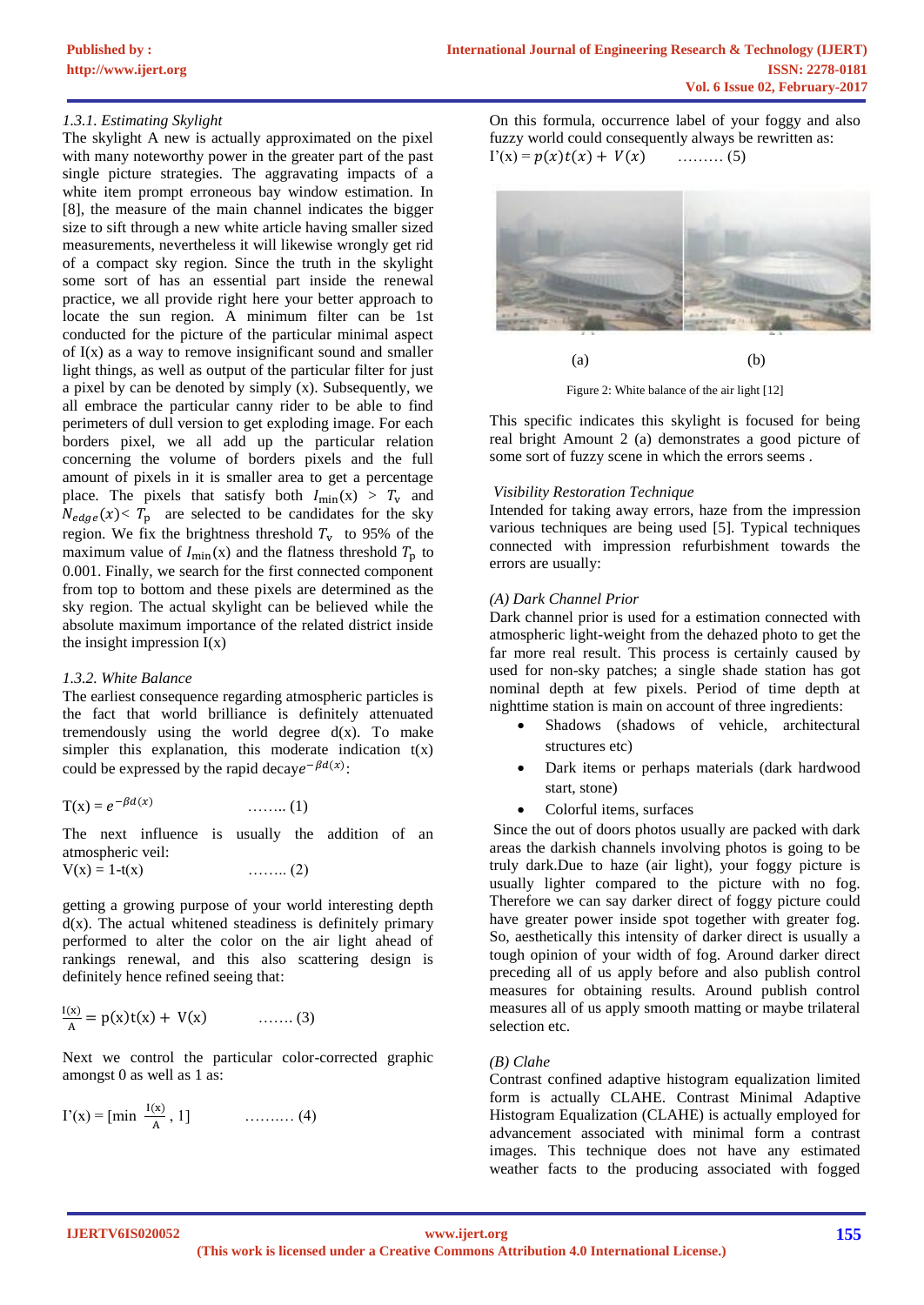image. First of all, the graphic taken simply by the digital camera in foggy problem is actually altered by RGB (red, environmentally friendly and blue) color place is actually transformed into HSV (hue, saturation and value) color space. Photographs will be altered since persons perception colorings similarly while HSV stand for colors.

## *(c) Bilateral Filtering*

Bilateral filtration smooth's photos plus it protects ends, using nonlinear mix off neighborhood photo values. Bilateral can be no iterative, area, plus simple. Grey stages as well as shades will be bundled by way of the bilateral filtration based upon each his or her geometric nearness along with their photometric identical, plus favors shut ideals to help faraway ideals both in domain name plus range. Bilateral filtration even ends on the way to piecewise frequent solutions. Bilateral filtration does not present more powerful noises reduction.

## *(D) MIX – CLAHE*

It is a technique to further improve boat pics employing the mix Compare Lower Extremely versatile Histogram Equalization. The exact development approach properly elevates the industry of imaginative and prescient vision pertaining to boat pics and also produces the ideal MSE plus the ideal PSNR values [21]. Hence, it's uncovered the particular mix-CLAHE methodized technique is attractive with regard to classifying filter coral reefs especially when imaginative and prescient vision ideas usually are visible.

## *(e) Trilateral Filtering*

This filtering smooth's images without impacting sides, with the non-linear combination of close by image values. With this filter switches each one pixel through measured averages of that next door neighbor's pixel. The load used on each one next-doors pixel diminishes with both the mileage in the image jet as well as the mileage within the power axis. This filter allows us to for getting outcome more rapidly seeing that can compare to other. When using the trilateral filtering most people use pre-processing and also publish control actions intended for superior results. Histogram stretch is needed seeing that post-processing and also histogram equalization to be a before control [4].

# LITERATURE REVIEW

F. C. Cheng et al [7] examined the Errors phenomena end in air light-weight age group plus degraded the field of vision with along with impression seized in the camera. To boost field of vision, air light-weight appraisal is important intended for impression haze removal. When air lightweight is quite vibrant, the fliers and business cards immediately decide on vibrant pixels intended for air light estimation. K.B. Gibson et al. [12] discussed precisely how many solitary image defogging methods perform working with a color ellipsoid framework. This composition utilizes expanded Gaussian fusion design so that you can account for various blends giving pure intuition in more difficult observation glass windows, such as observations on degree discontinuities that has been one common symptom in solitary image defogging. Zhiyuan

Xu et al. [1] have attempted to check out that will, the best way online video media series changed for the worse simply by errors are afflicted by bad visibility. A different distinction minimal flexible histogram equalization (CLAHE)-based process was developed to remove fog. CLAHE determines a utmost value to be able to preview the histogram as well as redistributes the attached pixels every bit as to every single bleak level. Jing Yu et al. [15] mentioned that a imaging with very poor climate is often seriously changed for the worse by scattering as a result of suspended allergens in the setting such as haze, errors and mist. A fresh new quick defogging method from a single picture of the world based on a quick bilateral filter strategy had been utilized. Shih-Chia Huang et al. [14] discussed regarding the development from the field of vision of marine haze photos from the unmanned surface area ship image technique, this work presented some sort of book defogging protocol based on a union strategy. The final defogging result's bought by way of a fairly easy white steadiness process. Ma, Zhongli et al. [20] discussed any super pixel solution to pricing within the skies and non-sky district, in an effort to mitigate your halo doll across the pointed tips reducing color frame distortions in the sky region. Wang et al. [4] used the multi-scale firmness mind games algorithm as a way to approximation this atmospheric veil, to shape a bad tone and also form a contrast associated with particulars at diverse scales. The item can lead to pitiable consequence as soon as does not recognize any local maxima and native minima accurately .Zhao et al. [16] discussed the air light's high brightness; the conventional techniques directly choose bright pixels for the estimation of air light. The proposed scheme recommendations mid-air mild prospects from cleverest region connected with feedback graphic based on Gaussian distribution. Furthermore, the color similarity assessment was helpful to hierarchically refine a candidates. After that assess the regular coloration from your processed selection pixels intended for oxygen mild estimation.Cheng et al. [20] created a straight line type with regard to acting the world detail on the obscure photo under this particular fresh before and acquired the factors on the type which has a watched discovering approach, the detail facts properly retrieved. Zhu et al. [17] proposed most current dehazing techniques, which in turn necessary numerous computations and complicated techniques can't meet up with the requirements your real-time application. Fast single-image dehazing algorithm criteria had been proposed. Zhiyuan et al. [2] discussed photographs changed for the worse by way of fog have problems with inadequate contrast. So as to take out fog influence, any Form a contrast Minimal Versatile Histogram Equalization (CLAHE)-based strategy ended up being presented. Qingsong et al. [18] described the only photograph errors elimination is a challenging issue because sick nature. Simply by setting up a straight line model pertaining to custom modeling rendering your world level of your fuzzy photograph underneath that book prior and mastering your variables of your model which has a checked mastering procedure, your level info can certainly be well reclaimed. Huimin Lu et al.[3] This report talks about a new process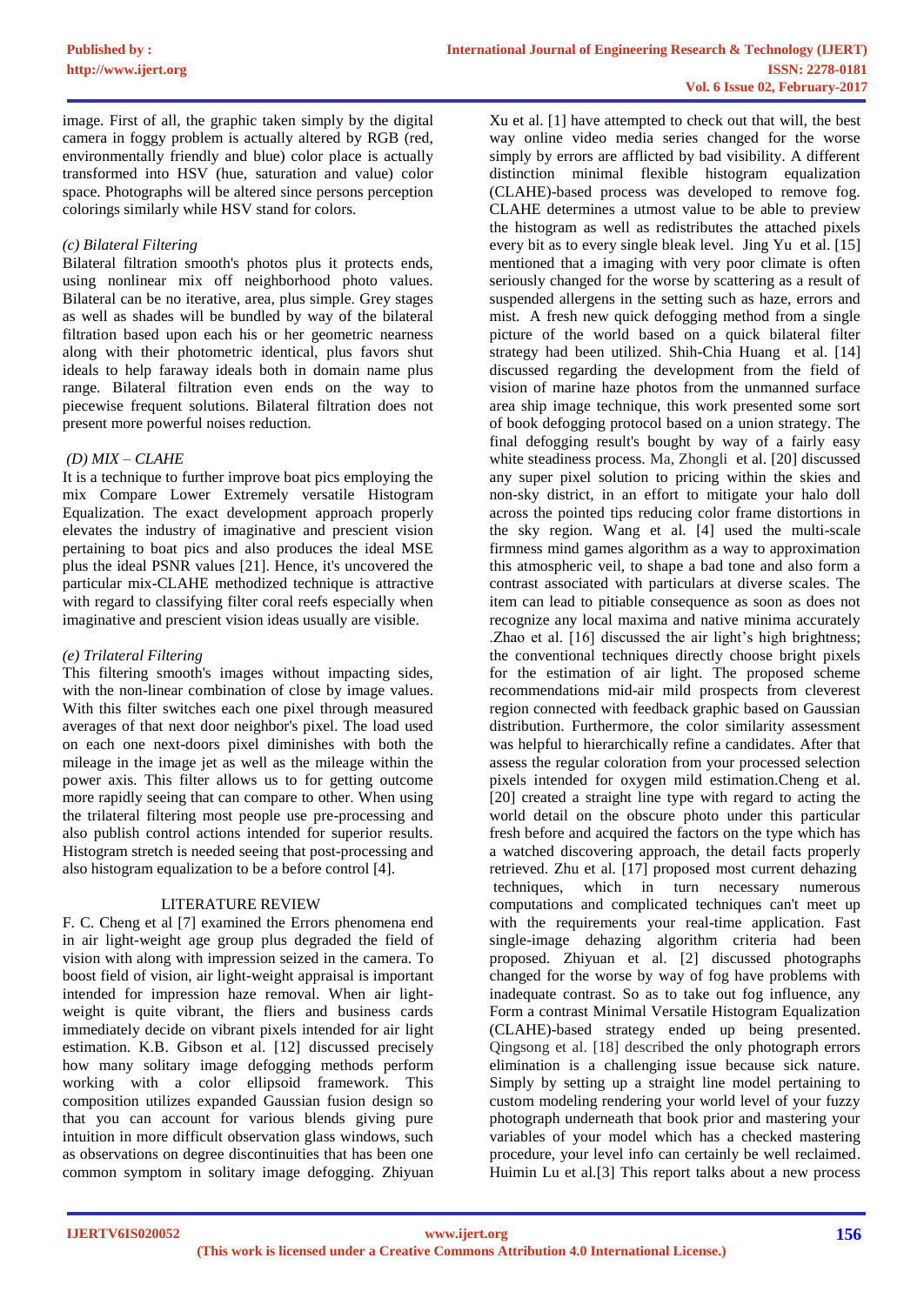to reinforce under the water images simply by picture dehazing. Scattering plus color transform are usually a pair of important problems of distortion with regard to under the water imaging. Scattering will be the result of huge revoked dust, including turbid h2o containing abundant particles. This technique resembles better quality than the state-of-the-art methods simply by if it turns out in the most up-to-date picture assessment systems. Zhiyuan et al. [5] Photographs deteriorated by means of haze are afflicted by bad contrast. In order to enhance your distinction, your haze deteriorated impression distinction advancement process dependant on Bilinear Interpolation Strong Histogram Equalization is actually proposed. Eventually, HE plus Bilinear Interpolation tend to be correspondingly implemented on the image. Fresh effects reveal that your proposed process provide much better operation rather than a number of standard algorithms.Shuai et al.[6] The particular algorithm is mainly in order to estimation a typical purpose inside the using the media channels selection technique in accordance with the dimly lit funnel, in order to make media channels purpose better plus complement a wiener selection closer. The particular algorithm but not only compensates with regard to a deficiency of dimly lit funnel prior algorithm, but also grows the employment of dimly lit funnel prior algorithm plus reduces a working time period on the photograph algorithm. Haoran et al. [8] Reviewed the actual bodily process of image inside foggy weather. Just after complete analysis around the errors eradication algorithm formula regarding solo graphic over the last ten years, all of us propose to her a quick errors eradication algorithm formula which usually based on a fast bilateral blocking in addition to darkish hues prior.The graphic together with substantial division of sky generally at risk of distortion when using the darkish channel before, And then we propose to her a procedure for malfunction the sun area, is designed in order to help the customization in the algorithm. Jyoti et al. [9] Proposed a useful errors absolutely free methodology to get remove errors through suggestions image. With this method, for starters, the initial graphic is altered through RGB to YCbCr. After you have all earlier mentioned information, most people apply on unique graphic and ultimately show the particular errors absolutely free graphic. Saibal Mukhopadhyay et al.[10] a novel and efficient removals criteria is definitely proposed. Haze structure as a result of attenuation plus air light. Attenuation decreases the form a contrast plus air light enhances the whiteness while in the scene. It can manage color and dull images. Planned criteria offers a diverse program around checking plus direction-finding, electronics plus enjoyment industries. Jian-Liang Lin et al.[11] the minimum stage station previous is definitely planned for image fog removal. Your using the cheapest stage station is definitely simple through the dim station prior. this work utilises the complete  $O(1)$  bilateral filtration system in order to resolve that problem. Fresh outcomes exhibit the top performance on the planned strategy. Yi-jui Cheng [13] The particular visibility with images of out of doors street clips will normally turn into changed for the worse any time grabbed during rainy

climate conditions. The particular performance of the suggested procedure is proven by means of quantitative plus qualitative evaluations. Fresh benefits display which the suggested errors eradication approach can more efficiently recuperate picture radiance even though demanding a lesser number of computational costs than common state-of-the-art errors eradication techniques. Dilraj Kaur et al.[19] Errors is only the variety of not one but two areas surroundings light along with direct attenuation; it cuts down on the image superior along with provides large level of challenges within training video keeping track of, keeping track of along with navigation. This specific report reveals an assessment upon different errors treatment methods. These methods are likely to be applied to quite a few plans as an illustration open-air keeping track of, topic detection, electronics etc. The entire objective on this report went to be able to investigate the diverse methods pertaining to correctly doing away with the actual errors by digital camera images. Haiyan Sun et al. [21] A proficient technique to eliminate errors by solo photograph depending on darkish route preceding plus the a number of scattering explained atmosphere point propagate functionality (APSF) is actually planned in this paper. Some tests are usually additionally applied to show the actual results along with robustness of your planned dehazing formula by both equally qualitative along with quantitative comparisons with all the state-of-art.

# COMPARATIVE ANALYSIS

- 1. Cheng et al. (2012) [7] have proposed a novel hierarchical air light estimation based technique. It achieves better air light estimation and also has low time complexity than other techniques but it has poor accuracy when image has large haze gradient.
- 2. Gibson et al.(2013)[12] have studied the examination of single photograph defogging strategies utilizing a color ellipsoid framework. It gives intuition in more complex observation windows but ambiguity problem is addressed during transmission.
- 3. Zhiyuan et al. (2009) [1] have recommended Haze removals coming from video clip sequences utilizing form a contrast confined versatile histogram equalization utilizing CLAHE ensures a greatest value to help video this histogram. It gives the moving pixels are estimated and bounded into foreground images but real time videos requires more enhancement.
- 4. Jing et al. (2015) [15] evaluated Deformed Haze Imaging Model which gives Haze Removals for just a One Remote Realizing Photograph and utilized Bilateral filtering approach thus this allows a very fast implementation but it can be enhanced by using more optimization techniques used for removing haze.
- 5. Shih-Chia et al. (2014) [13] proposed fusion strategy for Road Scenes Captured by Intelligent Transportation Systems and can be received with a